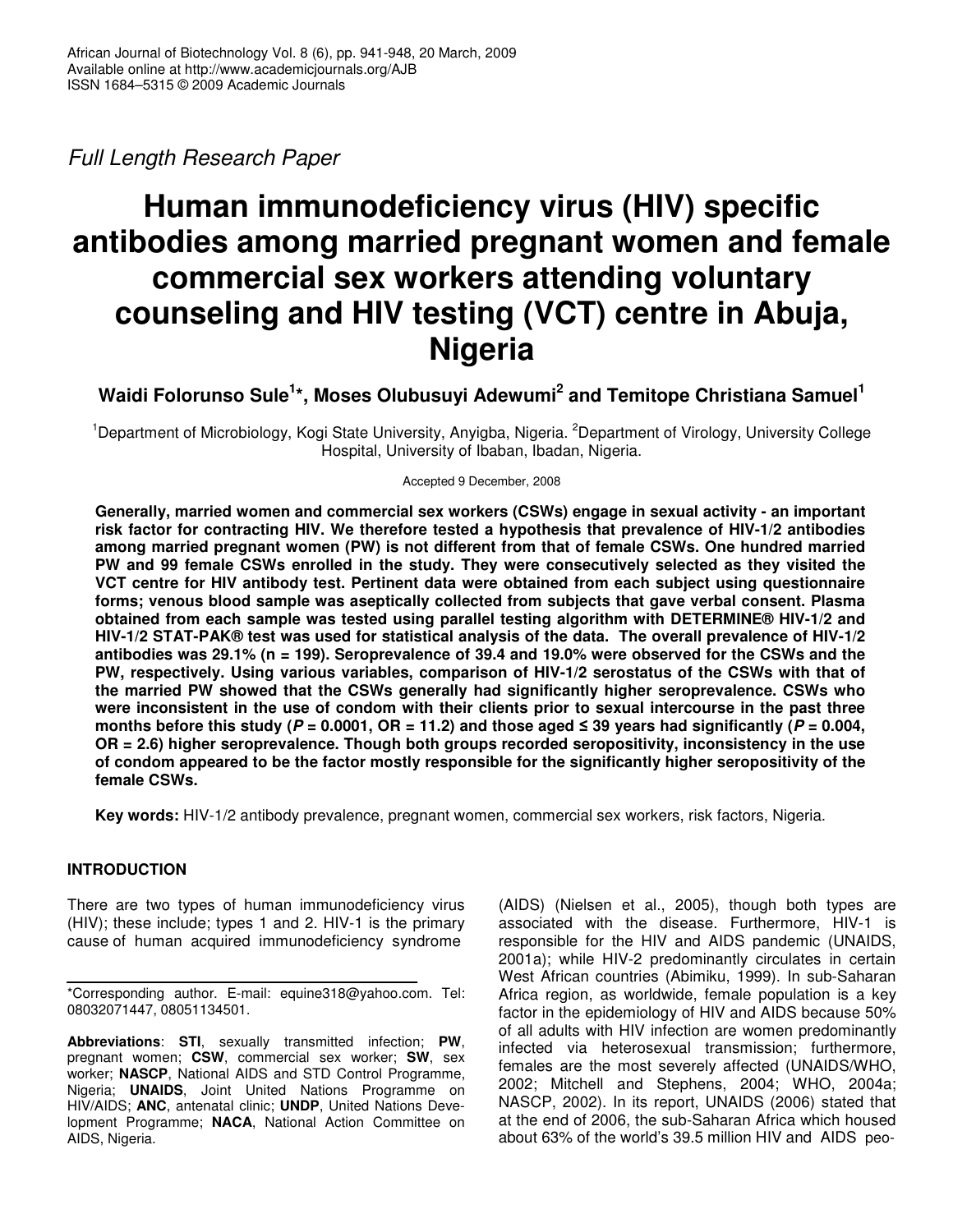ple had 60% of such as women.

Moreover, 57% of the adults living with HIV and AIDS in the vast region were women of reproductive age, which represented 80% of HIV infected women worldwide (WHO, 2004a; Dabis and Ekpini, 2002).

As a result of HIV and AIDS prevalence that is consistently higher than one per cent (1%) among PW, most countries in sub-Saharan Africa, with a few exceptions, such as Madagascar, are experiencing generalized HIV and AIDS epidemic (UNAIDS, 2006; UNAIDS/WHO, 2003). Besides the higher prevalence of HIV among women, PW as a subset of female population, forms a key data source of the epidemic because the sentinel surveillance systems in the region (Nigeria inclusive) primarily rely on data from PW attending ANCs (Asamoah-Odei et al., 2003; NASCP, 2002). In addition, the prevalence among PW is a good indicator of how the epidemic is progressing among the general or the heterosexually active population (UNAIDS/WHO, 2003; EuroHIV, 2005). This is because the level of HIV infection among PW is close to the prevalence in the general population of men and women of 15 - 49 years of age (UNAIDS/WHO, 2003). Moreover, there is the possibility of significantly reducing the chance of HIV transmission to infants if infected PW is diagnosed before or during pregnancy.

Another pivotal subset of female population is the female CSWs. This subset is specifically important in the spread and acquisition, as well as, in the prevention strategies for HIV. This is because they serve as "bridge factor" between infected and uninfected individuals (UNDP, 2004; Elmore-Meegan et al., 2004). In addition, Siriwasin et al. (1998) earlier reported that commercial sex work was strongly associated with HIV seropositivity.

Though HIV-1/2 is spread from infected to uninfected chiefly by sexual intercourse, they can also be spread perinatally and through blood transfusion. HIV-2, however, is less efficiently transmitted compared to HIV-1 (Reeves and Doms, 2002). The established risk factors for contracting the HIVs are unprotected sexual intercourse, sex work (CDC, 2006), injection drug use (EuroHIV, 2007), sharing of sharp objects, transfusion of unscreened blood and blood products (Smith et al., 2005), breastfeeding (WHO, 2003), having more than one sexual-partners and having STIs (Ogunsola, 2006). In Nigeria, group of people considered as high risk for HIV and AIDS include CSWs, men that have sex with men (MSM), long-distance truck drivers, commercial motorcyclists, military personnel, police officers, migrant and mobile populations and prisoners (Onwuliri and Jolayemi, 2006; Onoja et al., 2004). Importantly, these high-risk groups transmit the HIVs to general population through their interaction with other subgroups of the population known as bridge populations, which in Nigeria include the clients of SWs and the sexual partners of people in the high-risk groups. These groups engage in risky behaviors such as unsafe sex, commercial sex, injection drug use with contaminated needles, and substance abuse, which beclouds their judgment about unprotected sex. In the context of sex work, UNAIDS (2002) reported that the factors most associated with increased vulnerability to HIV are daily number of clients, frequency of sexual intercourse, irregular condom use, STD history and levels as well as drug consumption.

One of the most effective ways, among others, to prevent HIV infection and transmission (as well as STIs) is by use of condom during sexual intercourse (Ghys et al., 2002; Alary et al., 2002; Akwara et al., 2005). Another means to guide against transmission and acquisition of the HIVs is by voluntary counseling and testing to know whether or not one (including one's partner) has the antibodies to these viruses and possibly infected (UNAIDS, 2001a; Siriwasin et al., 1998). Akwara et al. (2005) observed that this has important effects on knowledge and behavioral changes and access to HIV and AIDS-related services. The least expensive means of knowing one's HIV serostatus is by testing human blood samples for the presence of HIV-1/2 specific antibodies (WHO, 2004b). Such testing has been used for surveillance study of HIV infection globally which provides invaluable epidemiological data for health planning/ programme regarding HIV and AIDS (WHO, 2004b; Koblavi-Deme et al., 2001). In this regard, rapid HIV serodiagnosis which is less costly, with reduced turnaround time is especially suitable. Some rapid kits have therefore been recommended by FDA/USAID to screen large number of individuals providing test results in less than 20 min or within one hour (WHO, 2004b; Children's Hospital and Health System, 2006). This mode of testing is especially beneficial in resource-constrained countries, like Nigeria. Many rapid HIV test kits in strips or cartridges are easy to handle and can yield highquality rapid test results comparable to that of traditional ELISAs (WHO, 1998). WHO gave credence to rapid HIV test by development of testing algorithms showing that sequential combinations of two or three antibody tests (ELISAs and/or rapid tests) can be reliably used to confirm HIV test results (Meda et al., 1999).

Using these means, various studies have reported the burden of HIV among PW and CSWs in different parts of the world. UNAIDS (2001a), De Cock and Weiss (2000) observed that the prevalence rates of HIV could exceed 40% among PW in sub-Saharan Africa. In this region, major variations occur in HIV prevalence among PW attending ANC between capitals, major cities and large towns. In South Africa, most ANCs in cities and large towns had prevalence of over 20%. In East Africa, the prevalence in ANCs in cities ranged from 10-17%; while the data from 33 cities and large towns in West Africa was higher than 10% among PW only in Abuja, Nigeria; in Daloa and Yamoussoukro, Côte d'Ivoire; in Yaounde, Cameroon, and in Bangui, Central African Republic (Asamoah-Odei et al., 2003). Contrary to what obtained in sub-Saharan Africa, though also on the increase, the prevalence of HIV infection in PW born in the UK increas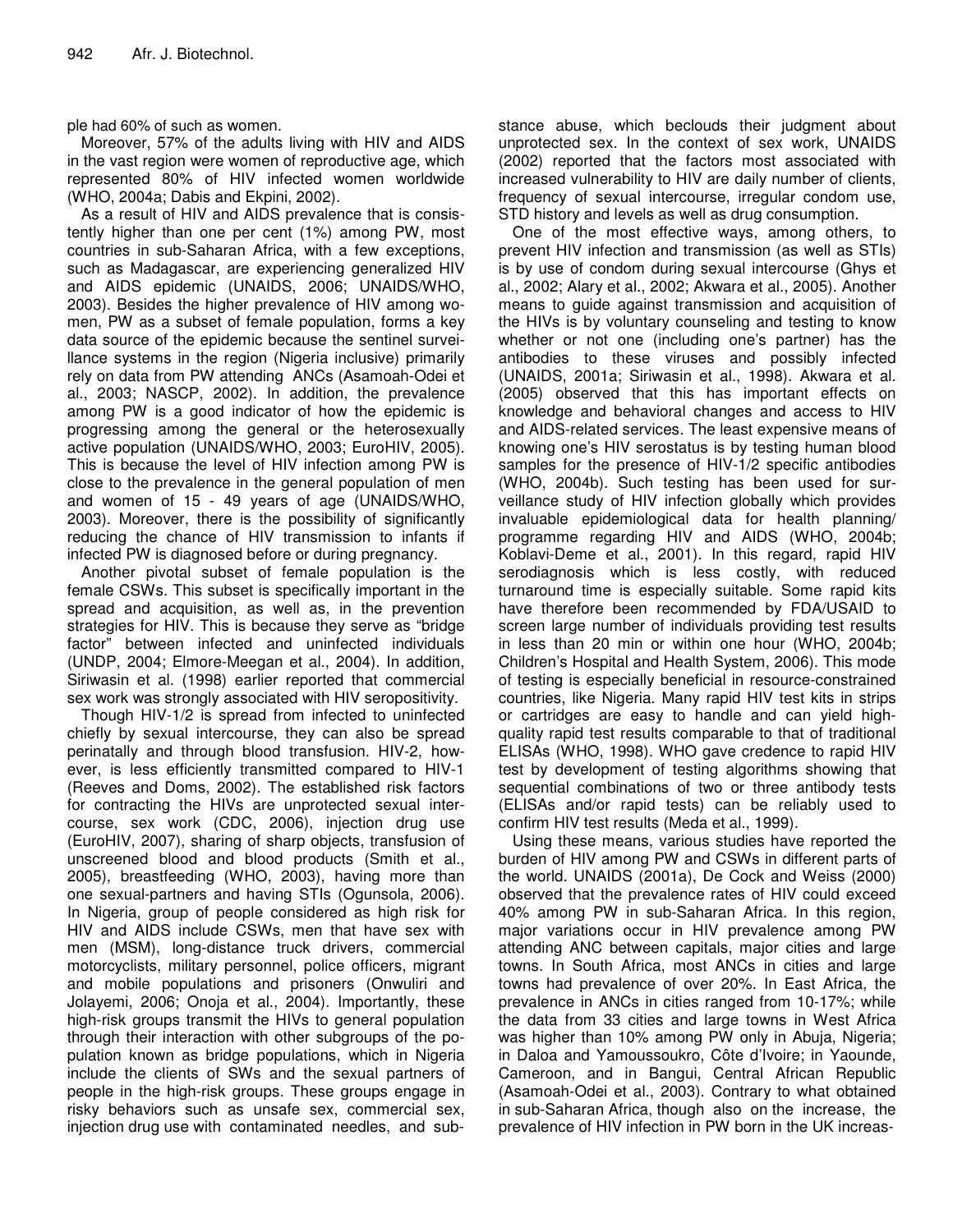ed to 0.07% in 2004, after several years of low and stable prevalence around 0.03% (De Souza-Thomas et al., 2005). In the same vein, various prevalence rates have been documented among CSWs. In Senegal, national HIV prevalence is below 1%; yet, among SWs in two cities, prevalence rose from 5 and 8% in 1992, to 14 and 23%, respectively in 2002 (UNAIDS, 2004). Also in 2001, among commercial sex workers in Ghana associated with an establishment ("seaters"), 76% were HIV positive (Akwara et al., 2005). In Nairobi, Kenya, East Africa, where HIV prevalence in general population approaches 10%, Wilson (2006) reported prevalence of approximately 60% among SWs; and 50% for SWs in Zambia, South Africa. However, among Japanese and Chilean female SWs, Miyazaki et al. (2004) and Barrientos et al. (2007) recorded zero (0%) prevalence for HIV antibodies. In Cambodia, Ohshige et al. (2000) reported HIV prevalence of 54% among female CSWs. In Nigeria, national prevalence of HIV among female SWs reportedly rose from 17.5% in 1991 to 22.5% in 1993, and to 36.5% in 1995 (NACA, 2003; Society for Family Health, 2001). The two groups of female population stated above engage in heterosexual activity, the most common and growing mode of HIV transmission in Nigeria and worldwide, with the exception of US and Western Europe (NASCP, 2002; UNAIDS, 2001<sup>b</sup>; Siriwasin et al., 1998).

To the best of our knowledge, there are not many studies, especially in Nigeria, that compared the HIV-1/2 antibody prevalence among married PW and female CSWs. The objectives of this study therefore were to determine the prevalence rates of HIV-1/2 antibodies of female CSWs and married PW, to compare the prevalence rates of these two categories of female gender and to identify some of the variables of each group that might be responsible for difference(s) in their prevalence rates.

#### **MATERIALS AND METHODS**

#### **The study area**

We carried out this study at the VCT, Asokoro District Hospital, Abuja, Nigeria, between April and June, 2007. Abuja is the Federal Capital Territory of Nigeria, located in the centre of the country, on the guinea savannah of the middle-belt between 60 $^{\circ}$  45'W and 7 $^{\circ}$ 30'E of the Greenwich meridian.

#### **Study design**

Abuja, the Federal Capital territory of Nigeria, was used as study site because it is one of the major places in Nigeria where sex work thrives as many people (nationals and foreigners) migrate thereto because it is the hot bed of economic activities and a new frontier for those in search of opportunities. Lots of pregnant women also visit the hospital for ANC/VCT. Permission to carry out this study was granted by the Hospital after explaining the objectives of the study. Following this, women were consecutively selected as they visited the VCT centre. One hundred apparently healthy married pregnant women and 99 female CSWs, who self-identified as such, eventually gave verbal consent to participate in the study after due explanation of objectives and procedures of the research. With ques-

tionnaire forms, face-to-face interviews were done in confidence to obtain pertinent demographic and risk factor data. Blood sample was thereafter collected from each participant for HIV-1/2 anti-body test. Demographic data collected included age, educational status, occupation, marital status, histories of blood transfusion and sexually transmitted infections (STIs) and condom use with partners during sexual intercourse in the last three months. In order to maintain confidentiality, identity number was given to each woman. We first confirmed the performance of the rapid kits by testing two each with known pooled positive and negative plasma samples prior to use for the subjects' samples. All seropositive women were appropriately referred for post-test counseling/continuing support.

#### **Serological test**

About 5 ml blood sample was aseptically collected by venepuncture from each subject into EDTA-vacutainer blood sample bottle. Each blood sample tube was gently rotated to mix the collected blood with the anticoagulant. The samples were stored at refrigeration temperature and later centrifuged at 2000 rpm for 10 min to separate the plasma from blood cells. The plasma was subsequently aliquoted, labeled and stored in refrigerator until tested. Each plasma sample was brought to room temperature and tested using parallel testing algorithm with DETERMINE® HIV-1/2 (Abbott laboratories) and HIV-1/2 STAT-PAK® (Chembio Diagnostic Systems, Inc.).

#### **Data analysis**

The results of this study are presented using descriptive statistics . Mann-Whitney U test was used to compare median age of the two groups of women. Using 5% level of significance,  $\chi^2$  test was used to evaluate whether or not there was statistical difference between the two groups; and between HIV-1/2 seropositivities of any two categories. Odds ratio (OR) was calculated at 95% confidence interval (CI) for data that satisfy 2 by 2 contingency tables in order to give credence to statistical inference. The statistical package for the social sciences (SPSS) version 13.0 for Windows was used for the data analysis.

## **RESULTS**

Altogether, 199 females aged 18-45 years enrolled in this study. They comprised 100 married PW and 99 female CSWs. The median age of the married PW was 29.0 years (range 19-42 years), and 25.0 years for the CSWs (range 18-45 years). The median age of the PW  $(n = 100)$ was significantly higher ( $P = 0.0001$ ) than that of the CSWs  $(n = 99)$ . The level of education of the entire subjects ranged from illiterate to master's degree. Comparison of the two groups of female with respect to religion and history of previous blood transfusion apparently showed no significant difference (*P* = 0.799 and *P*  $= 0.804$ , respectively) (Table 1). However, the two groups differed significantly with respect to history of previous STIs ( $P = 0.0001$ , OR = 6.0), level of education ( $P =$ 0.0001, OR = 40.7) and age ( $P = 0.0001$ , OR = 3.5). In the same vein, the female CSWs and the married PW that were seropositive for HIV-1/2 apparently differed statistically with respect to educational level ( $P = 0.006$ ,  $OR = 8.5$ ) but they did not differ with age ( $P = 0.084$ , OR  $= 2.8$ ), Table 1. The two rapid kits used for HIV-1/2 sero-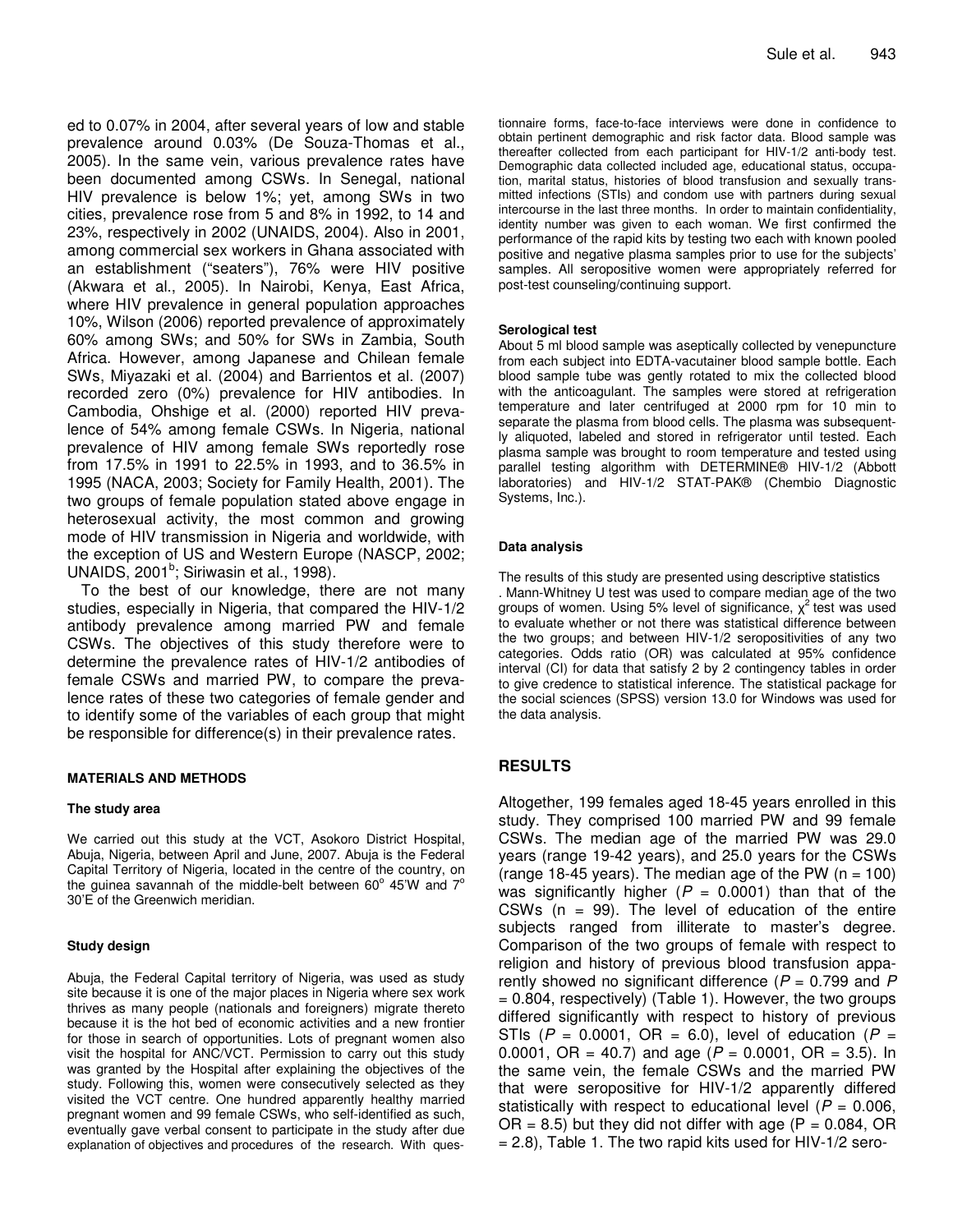| Variable                           | <b>Total number</b> | Size of sub-group (%) | P-value / OR (95% CI)          |  |  |
|------------------------------------|---------------------|-----------------------|--------------------------------|--|--|
| Religion                           |                     |                       |                                |  |  |
| christian                          | 135                 | CSWs: 68 (50.4)       | $0.799 / 1.1 (0.6 - 2.0)$      |  |  |
| moslem                             | 64                  | CSWs: 31 (48.4)       |                                |  |  |
| BT                                 |                     |                       |                                |  |  |
| yes                                | 15                  | CSWs: 7 (46.7)        | $0.804 / 1.1 (0.4 - 3.3)$      |  |  |
| no                                 | 184                 | CSWs: 92 (50.0)       |                                |  |  |
| <b>STIs</b>                        |                     |                       |                                |  |  |
| yes                                | 46                  | CSWs: 37 (80.4)       | $0.0001* / 6.0 (2.7-13.3)$     |  |  |
| no                                 | 153                 | CSWs: 62 (40.5)       |                                |  |  |
| <b>Educational level</b>           |                     |                       |                                |  |  |
| $\le$ secondary                    | 140                 | CSWs: 96 (68.6)       | $0.0001$ * / 40.7 (12.1-137.3) |  |  |
| $\geq$ Diploma                     | 8                   | CSWs: 2 (25.0)        |                                |  |  |
| Age range (years) for seropositive |                     |                       |                                |  |  |
| $\leq$ 29                          | 42                  | CSWs: 31 (73.8)       |                                |  |  |
| $\geq 30$                          | 16                  | CSWs: 8<br>(50.0)     | $0.085 / 2.8 (0.9-9.3)$        |  |  |

**Table 1.** Comparison of female CSWs with married PW attending VCT centre, Asokoro District Hospital, Abuja, Nigeria, with respect to demographic data.

Level of significance is at  $P < 0.05$ ; Asterisk (\*), significant difference (or statistical association); OR, odds ratio; CI, confidence interval; BT, blood transfusion; STI, sexually transmitted infection; CS, civil service; HW, full-time house wife.

status determination showed 100% concordance in the test results when used for both the known pooled plasma samples and the subjects' plasma samples. The overall HIV-1/2 antibody prevalence ( $n = 199$ ) was 29.1, with 39.4 and 19.0% respectively for the CSWs and the PW. Statistical analysis of risk factors for antibody positivity among the female CSWs showed that manner of condom use  $(P = 0.0001$ ,  $OR = 66.9$ ) and history of previous STIs  $(P = 0.0001, OR = 7.1)$  were significantly associated with HIV-1/2 seropositivity (Table 2). However, among the married PW, HIV-1/2 seropositivity was apparently associated with educational status  $(P = 0.002)$  and occupation  $(P = 0.0001, \text{ OR } = 7.9)$ , Table 2. When the two groups were compared with respect to HIV-1/2 seropositivity, results showed that being a CSW, a CSW within age range 18-39 years and use/manner of use of condoms by clients of CSWs might be responsible for the significantly higher seroprevalence of the female CSWs (Table 3).

# **DISCUSSION**

In this study, we investigated the prevalence of HIV-1/2 antibodies among 199 women comprising 99 and 100 female CSWs and married PW respectively who attended the VCT centre, Asokoro District Hospital, Abuja, Nigeria. We compared the two sub-groups with respect to demographic data and HIV-1/2 serostatus. Our analyses showed a clear association between the sub-groups and HIV-1/2 serostatus  $(P = 0.002)$  and that CSWs were significantly ( $OR = 2.8$ ) more likely to be seropositive (Table 3).

Attributes documented as risk factors for contracting HIV-1/2 such as age (NASCP, 2002); use of condom (Akwara et al*.*, 2005); histories of previous blood transfusion (Onwuliri and Jolayemi, 2006); STIs (Ogunsola, 2006) and educational level (Ezegbudo et al., 2004) were used as bases for comparison of the two sub-groups of women.

Going by the report of Federal Ministry of Health (FMoH), Nigeria (2003) that Nigerian youths (males and females) aged 20-29 years were more infected with HIV, we categorized the age of the study subjects into  $\leq 29$ years and  $\geq 30$  years for the purpose of comparison. Thirty one (79.5%) of the 39 seropositive female CSWs were ≤ 29 years, while 11 (57.9%) of the 19 seropositive PW were in this age group. Maybe because the subjects studied here were mainly females, the overall statistical analysis ( $n = 199$ ) showed that HIV-1/2 serostatus among the youthful women aged  $\leq$  29 years did not appear significantly different  $(P = 0.638, \text{ data not shown})$  from that of women aged  $\geq$  30 years. However, comparison of the serostatus between CSWs and PW aged  $\leq$  29 years revealed that the CSWs had significantly  $(P = 0.017; \text{ OR})$ = 2.6) higher seropositivity than their PW counterpart. The same observation was made when the age range was widened to  $\leq$  39 years (Table 3). These observations were further buttressed by about 3 folds  $(OR = 2.8)$ higher odds that any selected seropositive female would be a CSW (Table 1).

In regard to another risk factor i.e. use of condom, which as used here referred to use of condoms by the male clients of the CSWs and the presumed husbands of the married PW during sexual intercourse in the last 3 months prior to this study; the rate of condom use was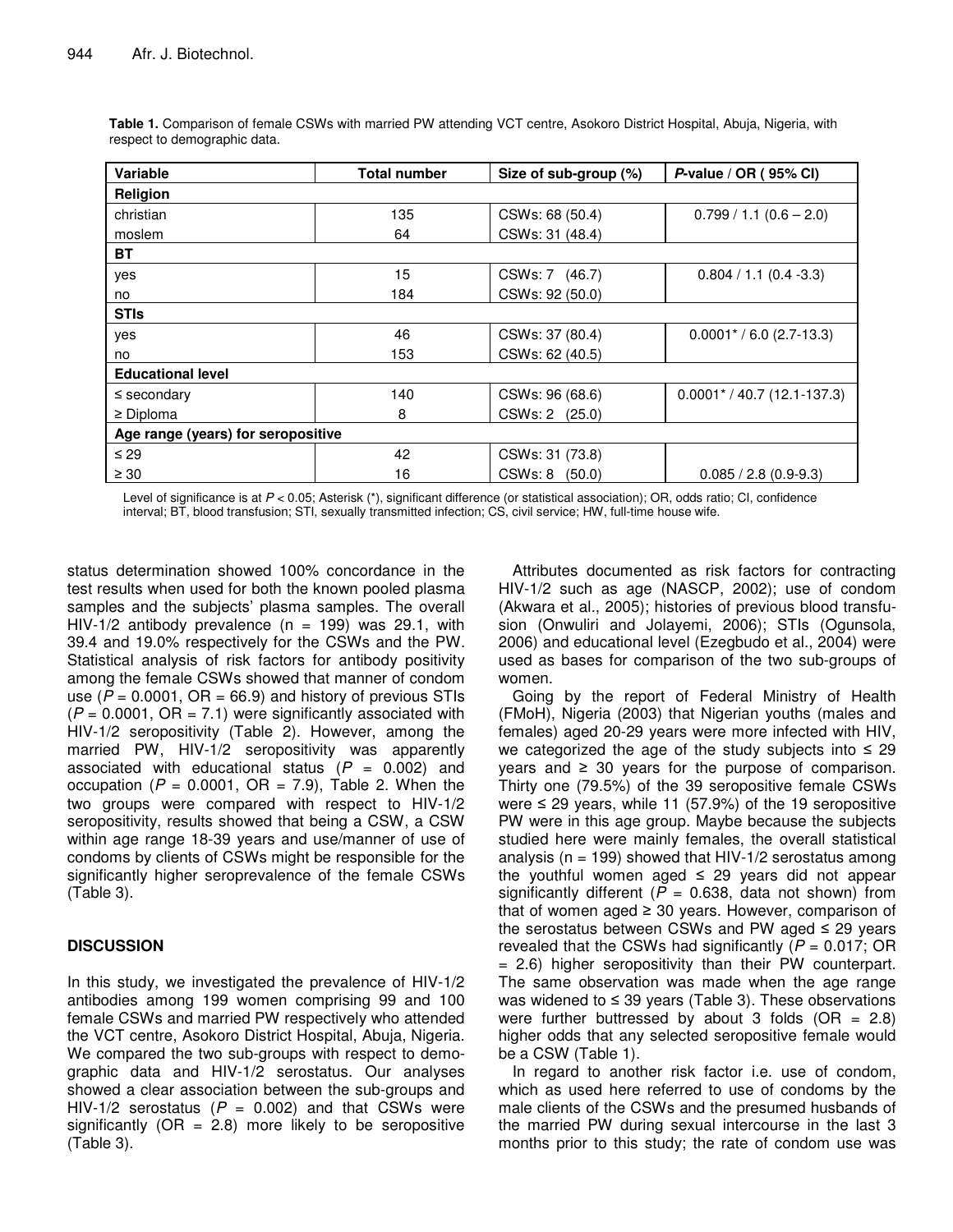**Table 2.** Risk factors for HIV-1/2 antibody prevalence among CSWs and married PW attending VCT centre, Asokoro District Hospital, Abuja, Nigeria.

| <b>Factor</b>             | No. tested     | No. positive (%) | P-value / $OR(95% CI)$                   |  |  |  |  |
|---------------------------|----------------|------------------|------------------------------------------|--|--|--|--|
| A. CSWs                   |                |                  |                                          |  |  |  |  |
| Age range (years)         |                |                  |                                          |  |  |  |  |
| $\leq 29$                 | 82             | 31(37.8)         |                                          |  |  |  |  |
| $\geq 30$                 | 17             | 8(47.1)          | $0.477 / 1.5 (0.5 - 4.2)$                |  |  |  |  |
| Manner of condom use      |                |                  |                                          |  |  |  |  |
| always                    | 49             | 2(4.1)           | $0.0001$ * / 66.9 (14.2 - 315.1)         |  |  |  |  |
| sometimes                 | 50             | 37(74.0)         |                                          |  |  |  |  |
| <b>Previous BT</b>        |                |                  |                                          |  |  |  |  |
| yes                       | $\overline{7}$ | 6(85.7)          |                                          |  |  |  |  |
| no                        | 92             | 33 (35.9)        | $10.7(1.2 - 93.0)$                       |  |  |  |  |
| <b>Previous STIs</b>      |                |                  |                                          |  |  |  |  |
| yes                       | 37             | 25 (67.6)        |                                          |  |  |  |  |
| no                        | 62             | 14 (22.6)        | $0.0001$ <sup>*</sup> / 7.1 (2.9 – 17.7) |  |  |  |  |
| <b>Educational status</b> |                |                  |                                          |  |  |  |  |
| illiterate/primary        | 20             | 10(50.0)         |                                          |  |  |  |  |
| secondary                 | 76             | 27 (35.5)        |                                          |  |  |  |  |
| ≥Diploma                  | 3              | 2(66.7)          |                                          |  |  |  |  |
| <b>B.</b> Married PW      |                |                  |                                          |  |  |  |  |
| Age range (years)         |                |                  |                                          |  |  |  |  |
| $\leq 29$                 | 58             | 11(19.0)         |                                          |  |  |  |  |
| $\geq 30$                 | 42             | 8(19.0)          | $0.992 / 1.0 (0.4 - 2.7)$                |  |  |  |  |
| Condom use                |                |                  |                                          |  |  |  |  |
| sometimes                 | 3              | 1(33.3)          |                                          |  |  |  |  |
| no                        | 97             | 18 (18.6)        | $2.2(0.2 - 25.5)$                        |  |  |  |  |
| <b>Previous BT</b>        |                |                  |                                          |  |  |  |  |
| yes                       | 8              | 2(25.0)          |                                          |  |  |  |  |
| no                        | 92             | 17(18.5)         | $0.652 / 1.5 (0.3 - 7.9)$                |  |  |  |  |
| <b>Previous STIs</b>      |                |                  |                                          |  |  |  |  |
| yes                       | 9              | 8(88.9)          |                                          |  |  |  |  |
| no                        | 91             | 11(12.1)         | $58.2(6.6 - 510.7)$                      |  |  |  |  |
| <b>Educational status</b> |                |                  |                                          |  |  |  |  |
| illiterate/primary        | 13             | 7(53.8)          |                                          |  |  |  |  |
| secondary                 | 31             | 6(19.4)          | $0.002*$                                 |  |  |  |  |
| $\geq$ Diploma            | 56             | 6(10.7)          |                                          |  |  |  |  |
| Occupation                |                |                  |                                          |  |  |  |  |
| CS/student/office work    | 59             | 4(6.8)           | $0.0001$ <sup>*</sup> / 7.9 (2.4 – 26.3) |  |  |  |  |
| trading/HW                | 41             | 15 (36.6)        |                                          |  |  |  |  |

*P* value not shown for invalid statistical analyses; OR (odds ratio) shown only for 2 x 2 contingency table.

higher among the CSWs than among the PW (Table 2). Observation similar to this was made by Jackson et al*.* (2005) that condom use was low or irregular among steady partners. However, the rate of condom use observed here for the CSWs was lower ("always" =  $49.5\%$ ) than among Chilean female SWs ("always" = 93.4%) reported by Barrientos et al. (2007). The analysis of HIV-1/2 serostatus between the CSWs and the PW with regard to condom use was done at two instances: on one hand we compared the two sub-groups who reported they "sometimes" used condom, and on the other we compared the sub-groups on the hypothesis that the PW who reported "no" to condom use should be at higher risk of testing positive to HIV-1/2 antibodies than CSWs who reported "sometimes". Statistical analyses showed that CSWs who "sometimes" used condom had about 5 times higher likelihood of seropositivity compared to their corresponding PW; and in the same vein, but surprising-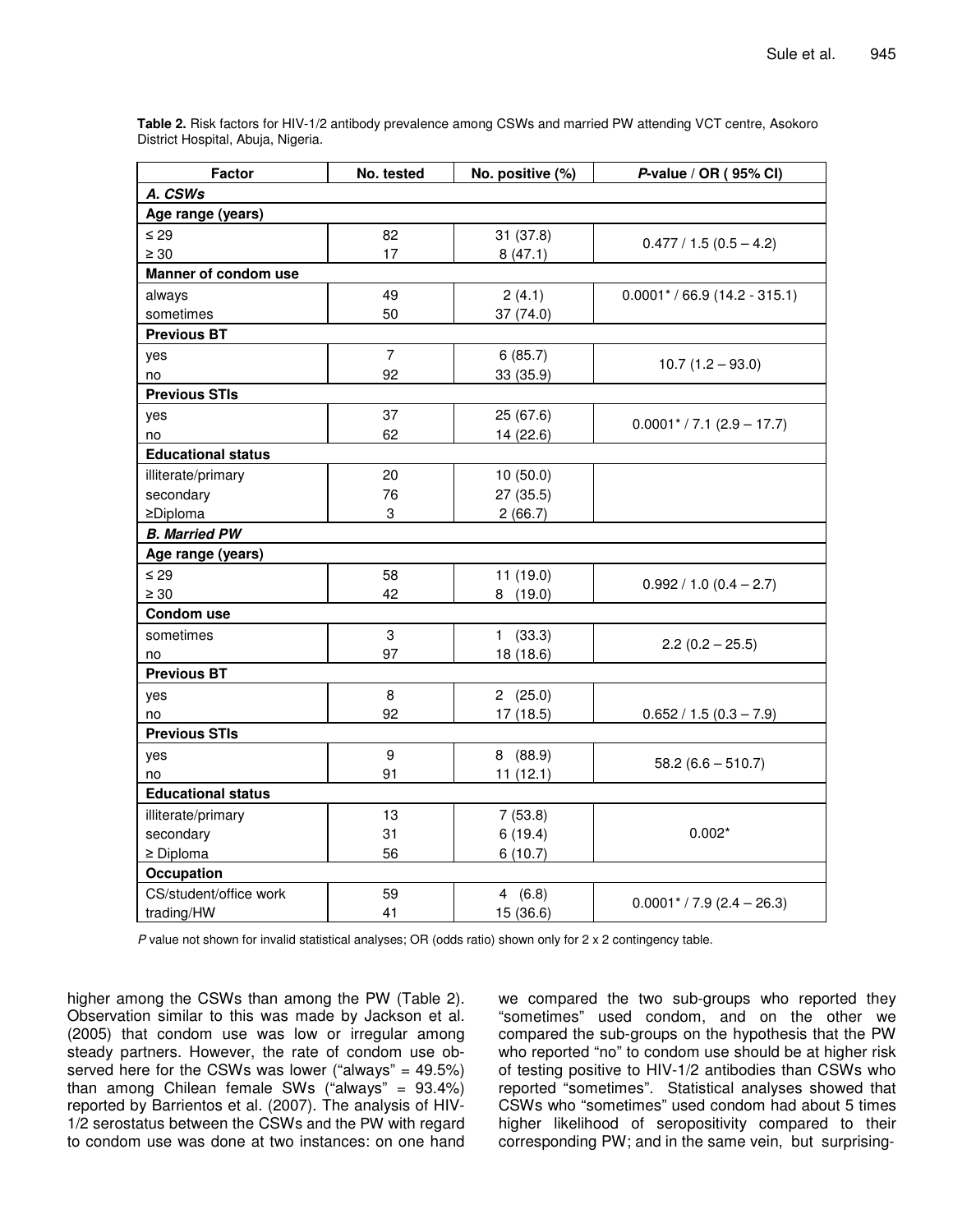| <b>Factor</b>                | No. tested | No. positive (%) | P-value / OR (95% CI)                  |  |  |
|------------------------------|------------|------------------|----------------------------------------|--|--|
| Group                        |            |                  |                                        |  |  |
| <b>CSWs</b>                  | 99         | 39 (39.4)        |                                        |  |  |
| <b>MPW</b>                   | 100        | 19 (19.0)        | $0.002$ <sup>*</sup> / 2.8 (1.5 – 5.3) |  |  |
| Age $(≤ 29$ years)           |            |                  |                                        |  |  |
| CSWs                         | 82         | 31(37.8)         | $0.017$ <sup>*</sup> / 2.6 (1.2 – 5.7) |  |  |
| <b>MPW</b>                   | 58         | 11 (19.0)        |                                        |  |  |
| Age $(539 \text{ years})$    |            |                  |                                        |  |  |
| <b>CSWs</b>                  | 96         | 37 (38.5)        | $0.004* / 2.6(1.4 - 4.9)$              |  |  |
| <b>MPW</b>                   | 97         | 19 (19.6)        |                                        |  |  |
| Sometimes used condom        |            |                  |                                        |  |  |
| <b>CSWs</b>                  | 50         | 36 (72.0)        |                                        |  |  |
| <b>MPW</b>                   | 3          | (33.3)<br>1.     | $5.1$ (0.4 - 62.5)                     |  |  |
| <b>Condom use</b>            |            |                  |                                        |  |  |
| sometimes by CSWs            | 50         | 36 (72.0)        | $0.0001$ * / 11.2 (5.1-25.0)           |  |  |
| no by MPW                    | 97         | 18 (18.6)        |                                        |  |  |
| <b>Without previous BT</b>   |            |                  |                                        |  |  |
| <b>CSWs</b>                  | 92         | 33 (35.9)        | $0.008* / 2.5(1.3 - 4.9)$              |  |  |
| <b>MPW</b>                   | 92         | 17 (18.5)        |                                        |  |  |
| <b>Without previous STIs</b> |            |                  |                                        |  |  |
| <b>CSWs</b>                  | 62         | 14 (22.6)        |                                        |  |  |
| <b>MPW</b>                   | 91         | 11(12.1)         | $0.085 / 2.1 (0.9 - 5.1)$              |  |  |
| ≤ secondary School Education |            |                  |                                        |  |  |
| CSWs                         | 96         | 37(38.5)         | $0.302 / 1.5 (0.7 - 3.2)$              |  |  |
| <b>PW</b>                    | 44         | 13 (29.5)        |                                        |  |  |

**Table 3**. Comparison of female CSWs with married PW attending VCT centre, Asokoro District Hospital, Abuja, Nigeria, with respect to HIV-1/2 serostatus.

*P* value not shown for invalid statistical analyses.

ly, unlike PW who said "no" to condom use, CSWs that reported "sometimes", still had about 11 times greater odds of being seropositive (Table 3). Since in both analyses, CSWs reported they "sometimes" used condom, reasons for greater odds of HIV seropositivity among this sub-group might be that they had more sexual partners and engaged in more frequent sexual contact than the PW. We further observed the effectiveness of consistent use of male condoms in protecting against STIs as we observed that the CSWs who reported "always" had significantly  $(P = 0.0001; \text{ OR } = 0.2,$ data not shown) lower rates of previous STIs than CSWs who reported "sometimes" to condom use. In the same vein, when HIV-1/2 serostatus of the CSWs who reported "always" was compared separately with that of PW who reported "no" and "sometimes", CSWs with report of "always" had respectively 0.01 and 0.08 likelihood of being positive (data not shown), indicating protectiveness of consistent condom use.

We also compared the two sub-groups on the premise of reported history of blood transfusion. We observed that while the two sub-groups were comparable  $(P = 0.804)$  in this regard (Table 1); CSWs without such history had significantly higher  $(P = 0.008)$  HIV-1/2 seropositivity with more than 2 times greater odds of being positive compared to the corresponding PW (Table 3). This observation was also suggestive of other risk factor(s) contributing to higher seroprevalence among the CSWs.

As regards STIs, Table 2 reveals that this variable was strongly associated with HIV-1/2 antibody positivity for both sub-groups. However, the CSWs appeared to have about 6 times higher odds ( $OR = 6.0$ ) of having had STIs compared to the PW. The higher level of STIs among the CSWs might be connected with significantly  $(P = 0.0001)$ lower level of education (by extension, lower level of enlightenment on STI prevention/control) compared to the PW (Table 1). With respect to HIV-1/2 serostatus however, the CSWs without history of STIs apparently had 2 times higher ( $OR = 2.1$ ) chances of being positive to HIV-1/2 antibodies (Table 3). This observation was also indicative of factor(s) other than previous STIs as contributing variable(s).

Furthermore, reports have it that level of education is associated with HIV (and hepatitis B) infection (Ezegbudo et al., 2004). We therefore compared the two sub-groups on the basis of formal education attained at the time of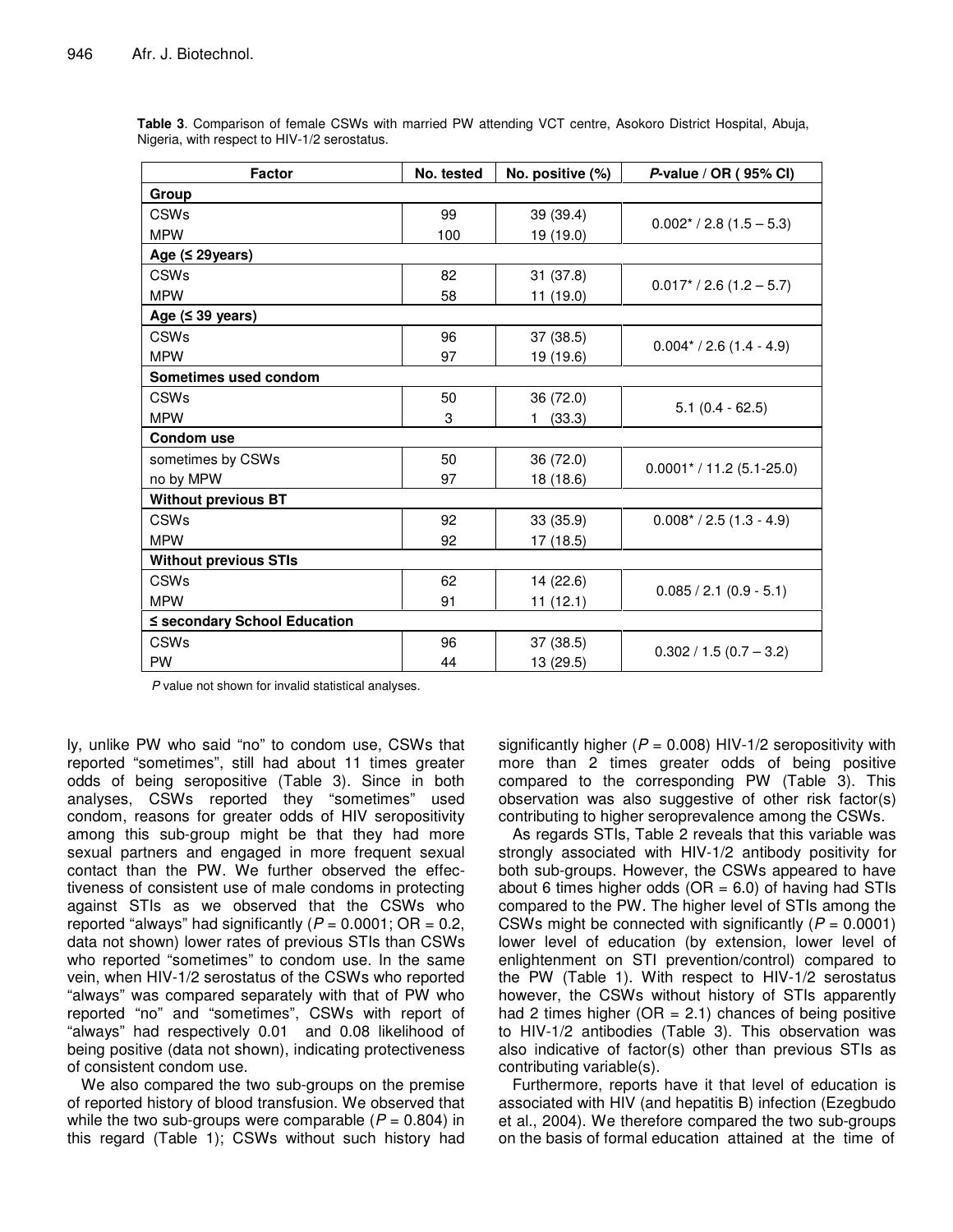this study. Similar to report of Ezegbudo et al. (2004), we observed that, overall ( $n = 199$ ) lower level of education i.e. ≤ secondary school education appeared strongly associated  $(P = 0.002; \text{ OR } = 3.5)$  with HIV-1/2 seropositivity; however, CSWs who had  $\leq$  secondary school education did not significantly  $(P = 0.302)$  differ in seropositivity compared to their corresponding PW (Table 3).A limitation observed in this study however, was that we did not inquire if any of the women used female condom. Information on this might present a different perspective of the seropositivity vis-à-vis condom use and STIs. Another was that we did not study frequency of sexual intercourse per day or number of sexual partner.

Conclusively, this study has contributed to the information on the burden of HIV infection among women and the two subgroups in Abuja, Nigeria. And in unison with previous findings, we also found that, though both subgroups recorded high HIV-1/2 seroprevalence, the CSWs appeared to have significantly higher risk of being so. The reasons for this might be inconsistency in the use of condom by their clients prior to sexual intercourse in the past three months (or more); higher rates of previous STIs and lower educational level. However, other risk factors like frequency of sexual intercourse per day or number of sexual partners on the part of the CSWs might be responsible for our observations since, even when both sub-groups shared "sometimes" use of condom; "no" to previous STIs and blood transfusion, the CSWs still had greater chances of testing positive. Since group with high exposure to HIV have been identified right from the start of the HIV and AIDS epidemic as major targets for prevention intervention (Nagot et al., 2002), we suggested, as already advocated, that CSWs insist on consistent use of male condoms by their clients. In addition to this intervention strategy, use of female condoms by CSWs needs to be scaled-up because the cumulative probability of vaginal exposure to semen during heterosexual intercourse with female condom is less compared to that with male condoms (Daly et al., 1994).

## **ACKNOWLEDGEMENTS**

The authors acknowledge the permission of the Management of Asokoro District Hospital, Abuja, and supports of laboratory staff of the VCT section in providing technical assistance and materials in the course of this study.

### **REFERENCES**

- Abimiku AG (1999). Updates on AIDS in Africa: A menacing public health problem. A. I. M. 1(2): 29-33.
- Akwara PA, Gabriel BF, Govindasamy P, Alayón S, Hyslop A (2005). An in-depth analysis of HIV prevalence in Ghana: Further analysis of demographic and health surveys data. Calverton, Maryland, USA: ORC Macro, p 23.
- Alary M, Mukenge-Tshibaka L, Bernier F, Geraldo N, Lowndes CM, Meda H, Gnintoungbè CAB, Anagonou S, Joly JR (2002). Decline in

the prevalence of HIV and sexually transmitted diseases among female sex workers in Cotonou, Benin, 1993 -1999. AIDS, 16(3): 463- 470.

- Asamoah-Odei E, Asiimwe-Okiror G, Garcia Calleja JM, Boerma JT (2003). Recent trends in HIV prevalence among pregnant women in sub-Saharan Africa. AIDScience, Vol. 3 Num. 19.
- Barrientos JE, Bozon M, Ortiz E, Arredondo A (2007). HIV prevalence, AIDS knowledge, and condom use among female sex workers in Santiago, Chile. Cad. Saúde Pública, Rio de Janeiro, 23(8): 1777- 1784.
- CDC (2006). The global HIV/AIDS pandemic, 2006. MMWR 55(31): 841-844.
- Children's Hospital and Health System (2006). Rapid HIV Test. Available at www.chw.org
- Dabis F, Ekpini ER (2002). HIV-1/AIDS and maternal and child health in Africa. Lancet*,* 359: 2097-2104.
- Daly CC, Helling-Giese GE, Mati JK, Hunter DJ. (1994). Contraceptive methods and the transmission of HIV: implications for family planning. Genitourin Med , 70: 110-117.
- De Cock KM, Adjorlolo G, Ekpini E, Sibailly T, Kouadio J, Maran M, Brattegaard K, Vetter KM, Doorly R, Gayle HD (1993). Epidemiology and transmission of HIV-2. Why there is no HIV-2 pandemic. JAMA, 270: 2083-2086.
- De Cock KM, Weiss HA (2000). The global epidemiology of HIV/AIDS. Trop. Med. Int. Health, 5: A3-9.
- De Souza-Thomas L, Dougan S, Emmett L, James L, UK collaborative group for HIV and STI surveillance (2005). HIV and other sexually transmitted infections in the United Kingdom: An update 2005. Eurosurveillance, 10(51):2867. Available online: http://www.eurosurveillance.org/ViewArticle.aspx?ArticleId=2867
- Elmore-Meegan M, Conroy R, Agala B (2004). Sex workers in Kenya, numbers of clients and associated risks: An exploratory survey. Reproductive Health Matters, 12: 50-7.
- Embassy of the Federal Republic of Nigeria (2005). Abuja, Nigeria-Political Capital City.
- EuroHIV (2005). HIV/AIDS Surveillance in Europe: HIV prevalence among pregnant women. Mid-year report 2005, No. 72, p 38.
- EuroHIV (2007). HIV/AIDS Surveillance in Europe: Mid-year report 2006. Saint-Maurice: French Institute for Public Health Surveillance, No. 74, p 3.
- Ezegbudo CN, Agbonlahor DE, Nwobu GO, Igwe CU, Agba MI, Okpala HO, Ikaraoha CI (2004). The seroprevalence of Hepatitis B surface antigen and human immunodeficiency virus among pregnant women in Anambra State, Nigeria. Shiraz E-Medical J. Vol. 5 Num. 2.
- Ghys PD, Diallo MO, Ettiègne-Traoré V, Kalé K, Tawil O, Caraël M, Traoré M, Mah-Bi G, De Cock KM, Wiktor SZ, Laga M, Greenberg AE (2002). Increase in condom use and decline in HIV and sexually transmitted diseases among female sex workers in Abidjan, Cote d'Ivoire, 1991-1998. AIDS 16(2):251-8.
- Jackson LA, Sowinski B, Bennett C, Ryan D (2005). Female sex trade workers, condoms, and the public-private divide. J. Psychol. Human Sex 17: 83-105.
- Koblavi-Deme S, Maurice C, Yavo D, Sibailly TS, N'guessan K, Kamelan-Tano Y, Wiktor SZ, Roels TH, Chorba T, Nkengasong JN (2001). Sensitivity and specificity of human immunodeficiency virus rapid serologic assays and testing algorithms in an antenatal clinic in Abidjan, Ivory Coast. J. Clin. Microbiol*.* 39(5): 1808-1812.
- Meda N, Gautier-Charpentier L, Soudre RB, Dahourou H, Ouedraogo-Traore R, Ouangre A, Bambara A, Kpozehouen A, Sanou H, Vallea D, Ky F, Cartoux M, Brain F, Van de Perre P (1999). Serological diagnosis of human immunodeficiency virus in Burkina Faso: reliable, practical strategies using less expensive commercial test kits. Bull. World Health Organ. 77(9): 731-739.
- Mitchell HS, Stephens E (2004). Contraception choice for HIV positive women. Sex. Transm. Infect. 80:167-173.
- Miyazaki M, Babazono A, Kato M, Takagi S, Chimura H, Une H (2003). Sexually transmitted diseases in Japanese female commercial sex workers working in massage parlors with cell baths [Abstract]. JIC 9(3):248-253.
- NACA (2003). National policy on HIV/AIDS, Abuja, Nigeria: National Action Committee on AIDS.
- Nagot N, Ouangré A, Ouedraogo A, Cartoux M, Huygens P, Defer MC,